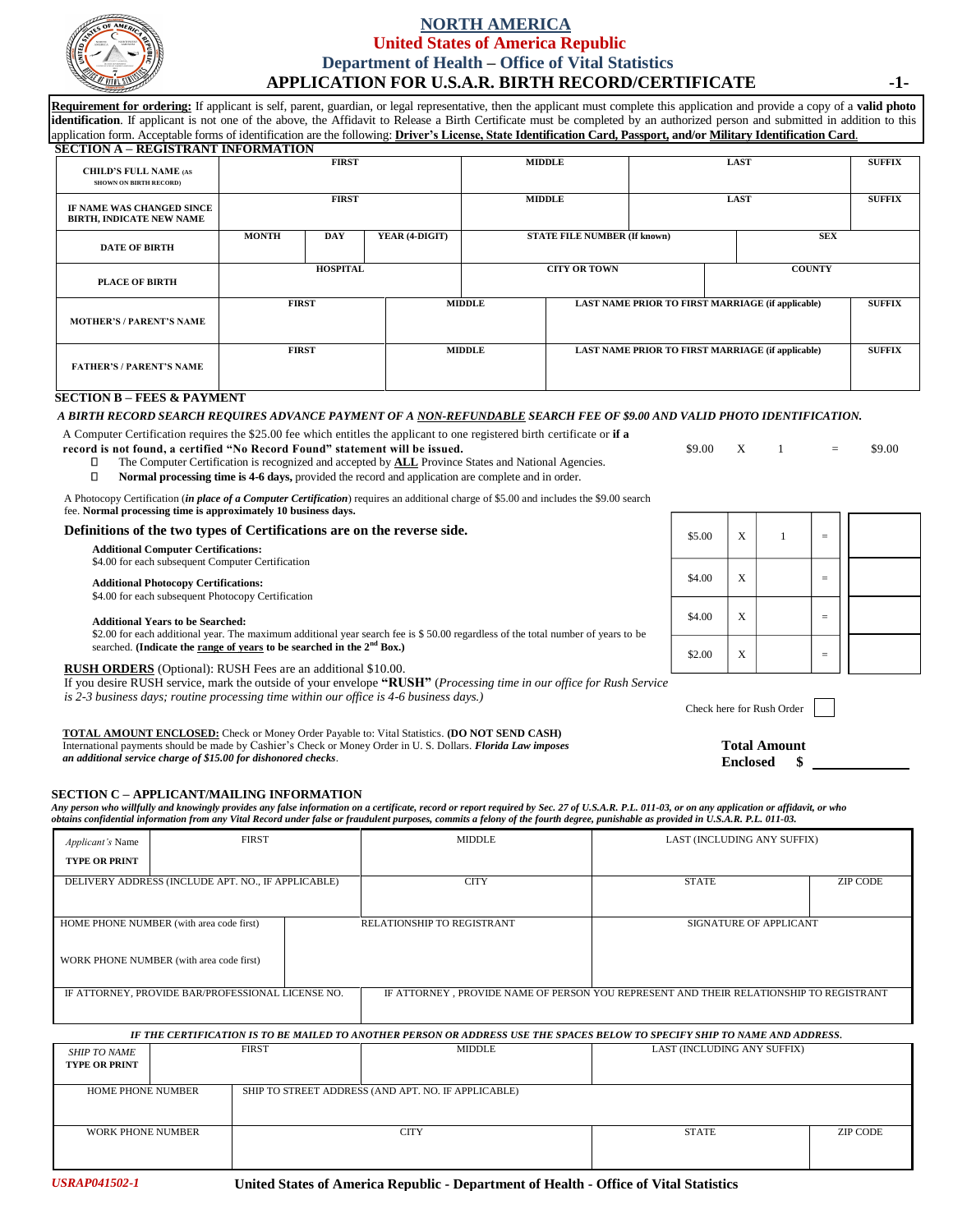|                    |     | $-2-$       |  |
|--------------------|-----|-------------|--|
| State of           |     |             |  |
| County of ________ | SS. |             |  |
|                    |     | 20<br>A.D., |  |

Personally came before me and affixed the lawful signature above to certify the statements in this document to be true. In Testimony Whereof, I have hereunto set my hand and affixed my Official Seal as Notary Public, for the  $(Country)$ , \_\_\_\_\_\_\_\_\_\_\_\_\_\_\_\_\_\_\_\_\_\_\_\_ (State or Province).

**Jurat**

(Notary Signature) (Notary Seal)

| My Commission Expires: |  |
|------------------------|--|
|                        |  |

\_\_\_\_\_\_\_\_\_\_\_\_\_\_\_\_\_\_\_\_\_\_\_\_\_\_\_\_\_\_\_\_\_\_\_\_\_\_\_\_\_

# INFORMATION AND INSTRUCTIONS FOR BIRTH RECORD APPLICATION

**COMPUTER CERTIFICATION:** The Computer Certifications are accepted by all State and Federal Agencies and used for any type of travel--**4-6 days** is the normal response time, provided the record and application are complete and in order. A Computer Certification has two different formats which are:

- 1. A certification of a registered birth: Supplies the following facts of birth: Child's Name, Date of Birth, Sex, Time, Weight, Place of Birth (City, County and Location) and Parents Information.
- 2. A certification of a registered birth: Supplies the following facts of birth: Child's Name, Date of Birth, Sex, County of Birth and Parents' Name(s).

## **TIME OF BIRTH:** Provide exact time of child's birth.

PHOTOCOPY: A photocopy is a certificate of the registered birth on file. Photocopies of birth certificates are certified documents. Normal response time for photocopies is approximately 10 days.

**REGISTRATION IS CONVEYENCE:** Birth registration was not required for Moorish Americans by state law, but it is of the extreme importance for our Nation that we protect our posterity when born. Our registration of the live birth registers our children to the state and places them under the protection of the state. In no way shall this take away any rights of the parents; but shall place the shared responsibility of guardianship, for it takes a village to raise a child. This is not a registration that gives ownership to the state but a conveyance by the parent to the Vast/Vas Estate Express Trust as a Grantor, making the state the trustee and the child, a beneficiary of the Vast/Vas Estate Express Trust Grantee. Therefore, re-unifying the children back to the Aboriginal Estate of their people and the protections of the Fee Simple Absolute Trust #10105905. The United States of America Republic's children are her Greatest Asset.

### **ELIGIBILITY: Birth certificates can be issued only to:**

- 1. Registrant (the child named on the record) if of legal age (18)<br>2. Parent(s) listed on the Birth Record
- Parent(s) listed on the Birth Record
- 3. Legal Guardian (must provide guardianship papers)
- 4. Legal representative of one of the above persons
- 5. Other person(s) by court order (must provide recorded or certified copy of court order)

In the case of a deceased registrant, upon receipt of the death certificate of the decedent, a certification of the birth certificate can be issued to the spouse, child, grandchild, sibling, if of legal age, or to the legal representative of any of these persons as well as to the parent. Any person of legal age may be issued a certified copy of a birth record (except for those birth records under seal) for a birth event that occurred over 100 years ago.

**REQUIREMENT FOR ORDERING:** If applicant is self, parent, legal guardian or legal representative, then the applicant must provide a completed application along with a copy of valid photo identification. If legal guardian, a copy of the appointment orders must be included with your request. If legal representative, your attorney bar number, and a notation of whom you represent and their relationship to the registrant must be included with your request. If you are an agent of local, state or federal agency requesting a record, indicate in the space provided for "relationship" the name of the agency. Acceptable forms of identification are the following: **Driver's License**, **State Identification Card**, **Passport** and/or **Military Identification Card**.

**RELATIONSHIP TO REGISTRANT:** A person ordering his or her own certificate should enter "SELF" in this space. Also, explain if name has been changed; married name, name changed legally (when and where), etc. Others must identify themselves clearly as eligible (see ELIGIBILITY above).